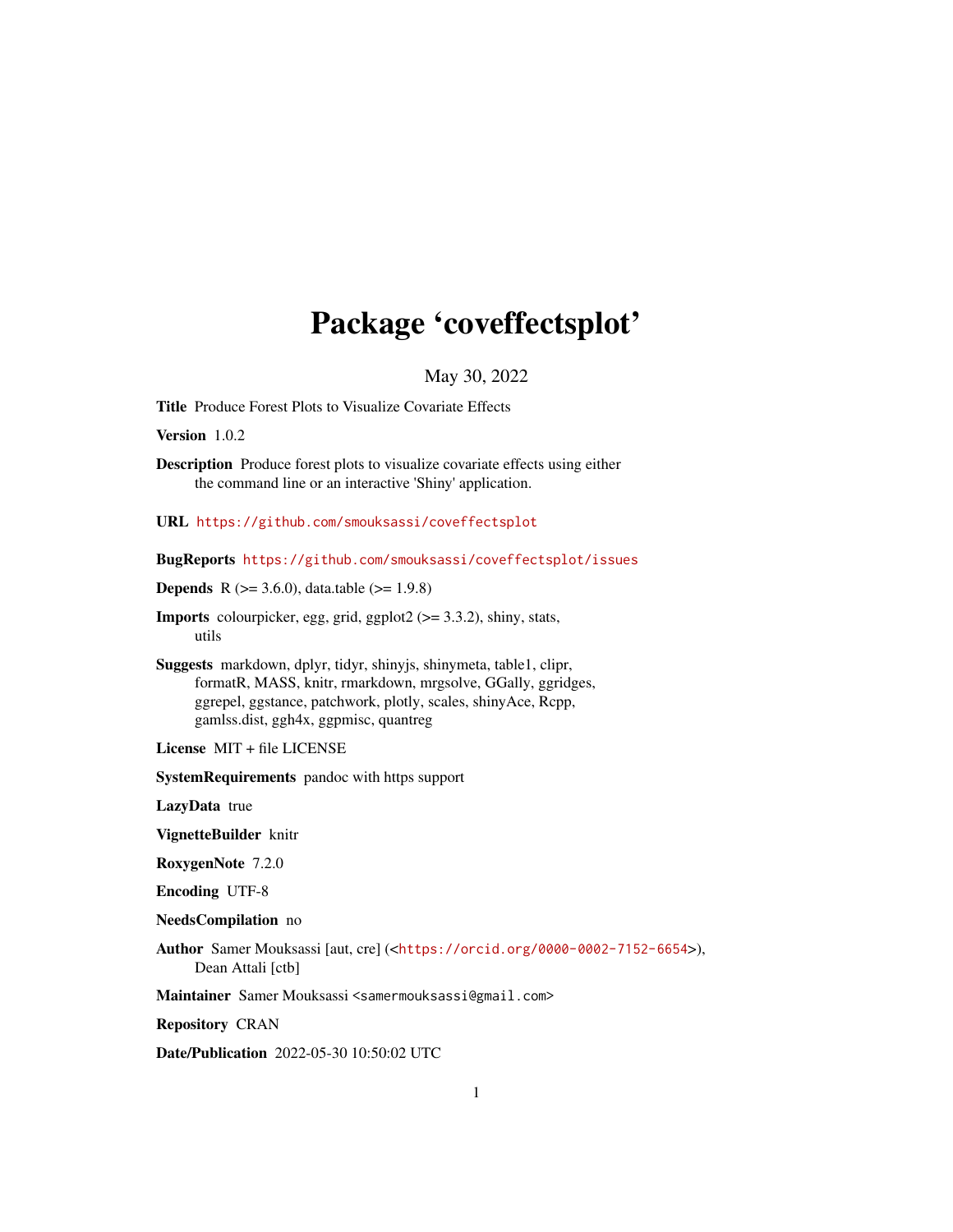## <span id="page-1-0"></span>R topics documented:

| Index | 15 |
|-------|----|
|       |    |
|       |    |
|       |    |
|       |    |
|       |    |
|       |    |
|       |    |

covdatasim *Correlated Covariates data*

#### Description

A example dataset used to illustrate multivariate joint covariate effects.

#### Usage

covdatasim

#### Format

A dataset with 2000 rows and 5 variables

ID Subject ID

AGE Age in years

WT Weight in kg

Sex 0=male; 1=female

ALB Albumin in g/dL

#### Source

simulated based on a real dataset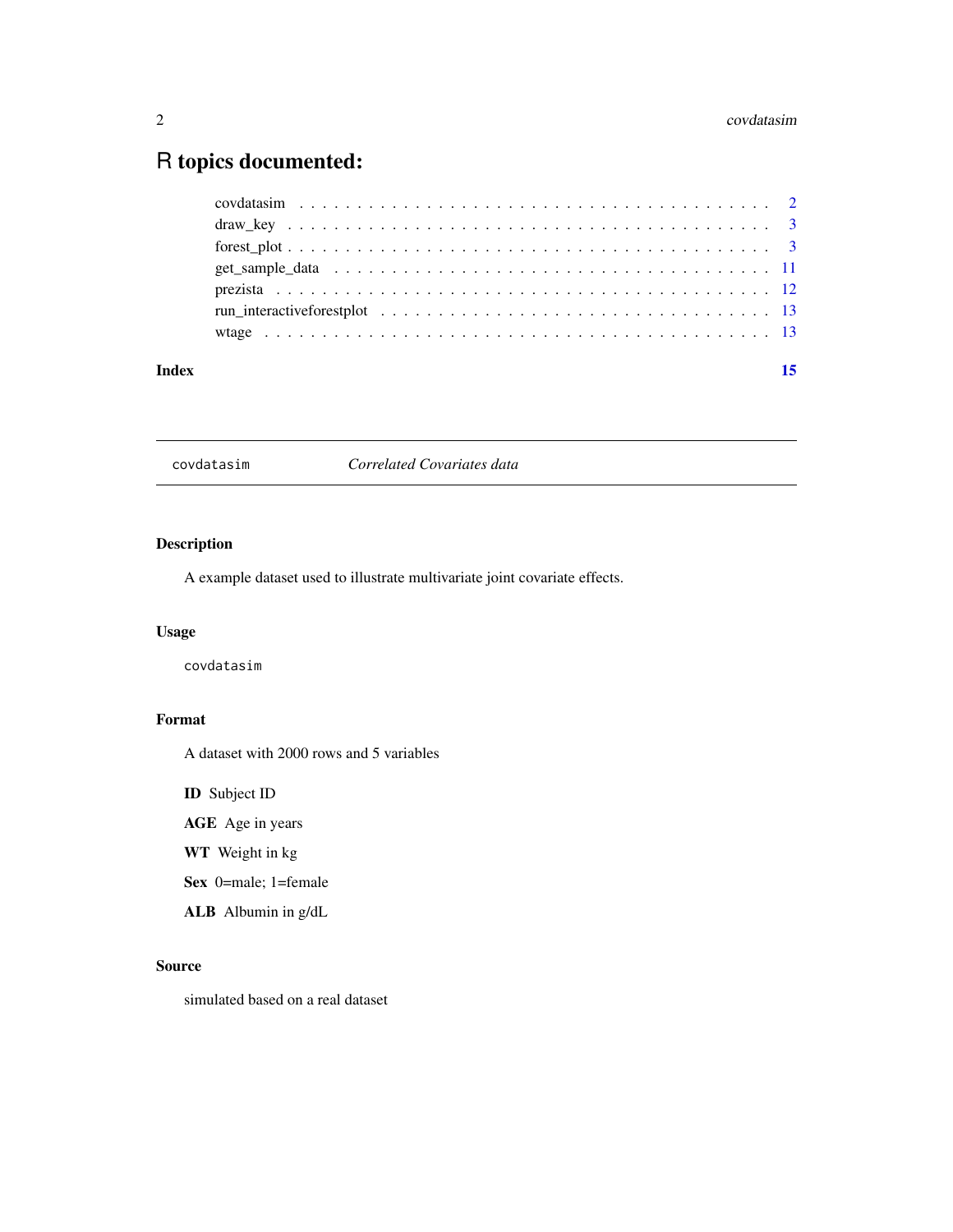<span id="page-2-0"></span>

#### Description

Horizontal key drawing functions from ggstance in case it is deprecated

#### Usage

```
draw_key_hpath(data, params, size)
```
draw\_key\_pointrangeh(data, params, size)

#### Arguments

| data   | A single row data frame containing the scaled aesthetics to display in this key |
|--------|---------------------------------------------------------------------------------|
| params | A list of additional parameters supplied to the geom.                           |
| size   | Width and height of key in mm.                                                  |

#### Value

A grid grob.

| forest_plot | Forest plot |
|-------------|-------------|
|             |             |

#### Description

Produce forest plots to visualize covariate effects

#### Usage

```
forest_plot(
 data,
 facet_formula = "covname~paramname",
 xlabel = "",
 ylabel = "",
 x_facet_text_size = 13,
 y_facet_text_size = 13,
 x_facet_text_angle = 0,
 y_facet_text_angle = 0,
 x_facet_text_vjust = 0.5,
 y_facet_text_vjust = 0.5,
 x_facet_text_hjust = 0.5,
```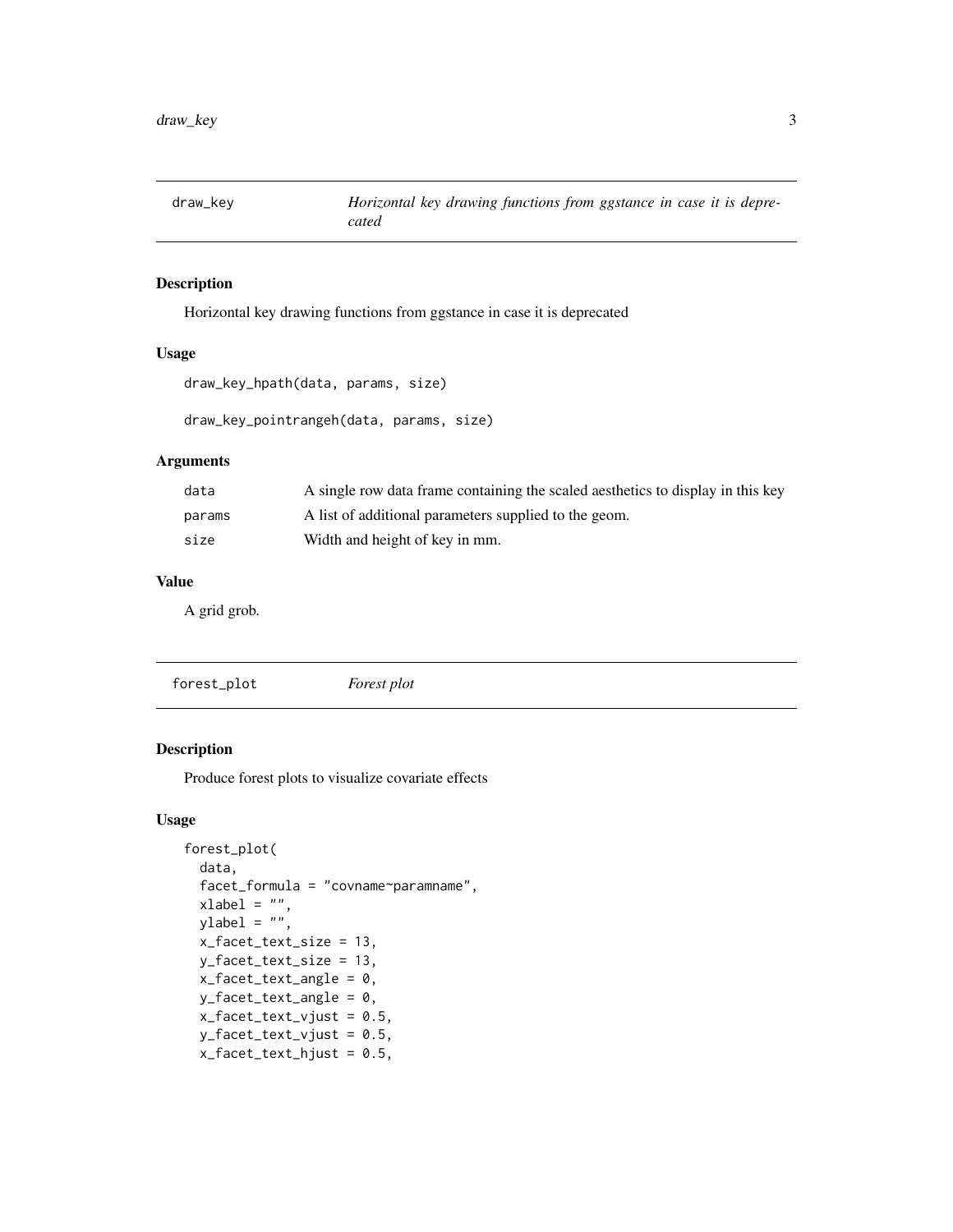y\_facet\_text\_hjust = 0.5, xy\_facet\_text\_bold = TRUE, x\_label\_text\_size = 16, y\_label\_text\_size = 16, break\_ylabel = FALSE, y\_label\_text\_width = 25, table\_text\_size = 7,  $base_size = 22$ , theme\_benrich = FALSE, table\_title = "", table\_title\_size = 15, ref\_legend\_text = "",  $area\_legend\_text = ""$ interval\_legend\_text = "", legend\_order = c("pointinterval", "ref", "area", "shape"), combine\_area\_ref\_legend = TRUE, combine\_interval\_shape\_legend = FALSE, legend\_position = "top", show\_ref\_area = TRUE,  $ref_{area} = c(0.8, 1.25)$ , show\_ref\_value = TRUE,  $ref_value = 1$ , ref\_area\_col = "#BEBEBE50", ref\_value\_col = "black", ref\_value\_size = 1, ref\_value\_linetype = "dashed", interval\_col = "blue", interval\_size = 1, interval\_fatten = 4,  $bsv\_col = "red",$  $bsv_{text_id} = c("BSV", "bsv", "IIV", "BSv"),$ interval\_bsv\_text = "",  $strip_col = "#E5E5E5",$ paramname\_shape = FALSE, paramname\_color = FALSE, legend\_shape\_reverse = FALSE, facet\_switch =  $c("both", "y", "x", "none")$ , facet\_scales = c("fixed", "free\_y", "free\_x", "free"), facet\_space = c("fixed", "free\_x", "free\_y", "free"), facet\_labeller = "label\_value",  $label\_wrap\_width = 55,$ facet\_labeller\_multiline = FALSE, strip\_placement = c("inside", "outside"), strip\_outline = TRUE, facet\_spacing = 5.5, major\_x\_ticks = NULL, minor\_x\_ticks = NULL, x\_range = NULL,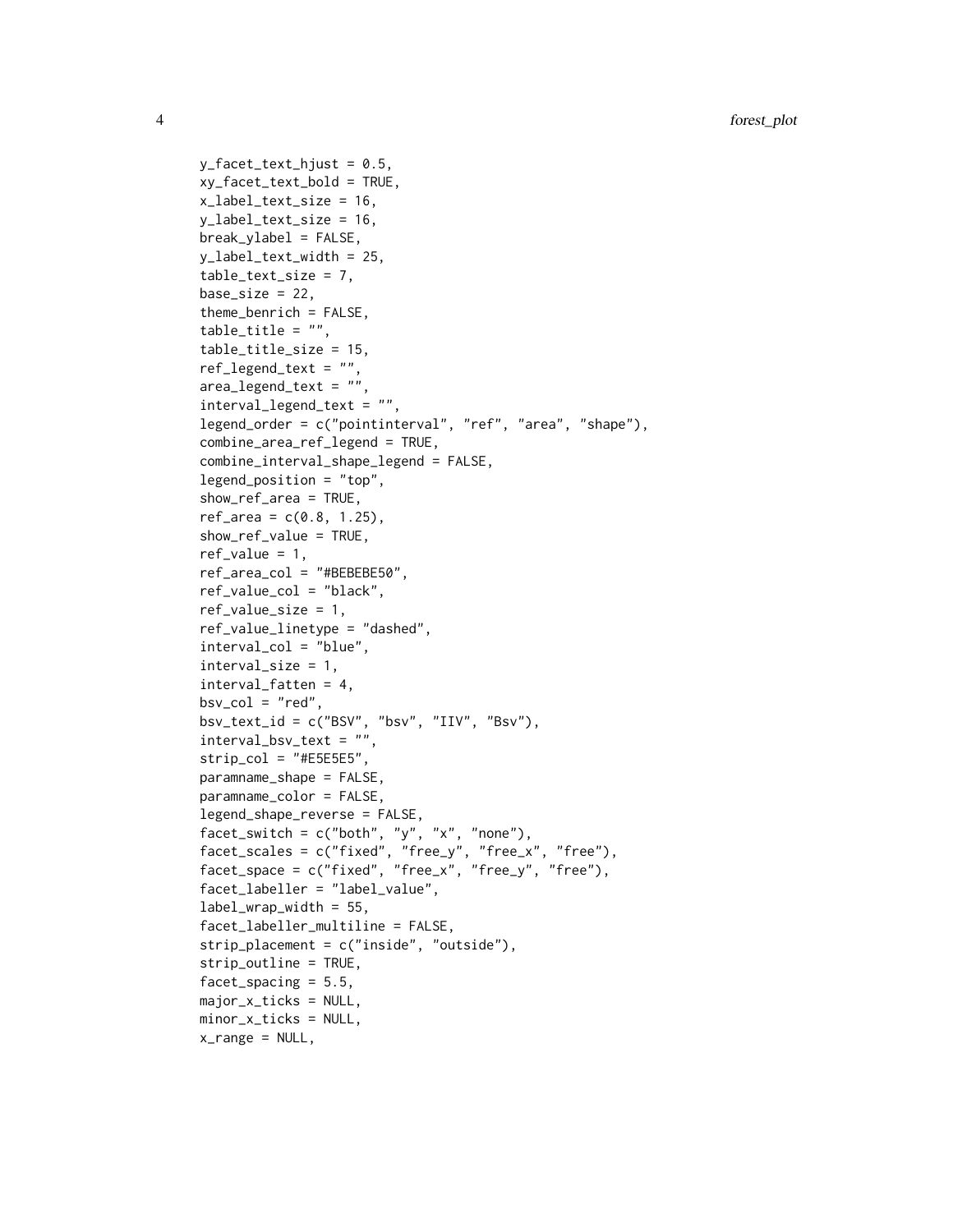#### forest\_plot 5

```
logxscale = FALSE,
show_yaxis_gridlines = TRUE,
show_xaxis_gridlines = TRUE,
show_table_facet_strip = "none",
table_facet\_switch = c("both", "y", "x", "none"),show_table_yaxis_tick_label = FALSE,
reserve_table_xaxis_label_space = TRUE,
table_panel_border = TRUE,
table_position = c("right", "below", "none"),
plot_table_ratio = 4,
vertical_dodge_height = 0.8,
legend_space_x_mult = 1,legend_ncol_interval = 1,
legend_ncol_shape = 1,
plot_margin = c(5.5, 5.5, 5.5, 5.5),
table_margin = c(5.5, 5.5, 5.5, 5.5),
legend_margin = c(0, 0.1, -0.1, 0),parse_xlabel = FALSE,
parse_ylabel = FALSE,
plot_title = "\n\cdot".
return_list = FALSE
```
#### Arguments

 $\lambda$ 

```
data Data to use.
facet_formula Facet formula.
xlabel X axis title.
ylabel Y axis title.
x_facet_text_size
                 Facet text size X.
y_facet_text_size
                 Facet text size Y.
x_facet_text_angle
                 Facet text angle X.
y_facet_text_angle
                 Facet text angle Y.
x_facet_text_vjust
                 Facet text vertical justification.
y_facet_text_vjust
                 Facet text vertical justification.
x_facet_text_hjust
                 Facet text horizontal justification.
y_facet_text_hjust
                 Facet text horizontal justification.
xy_facet_text_bold
                 Bold Facet text. Logical TRUE FALSE.
```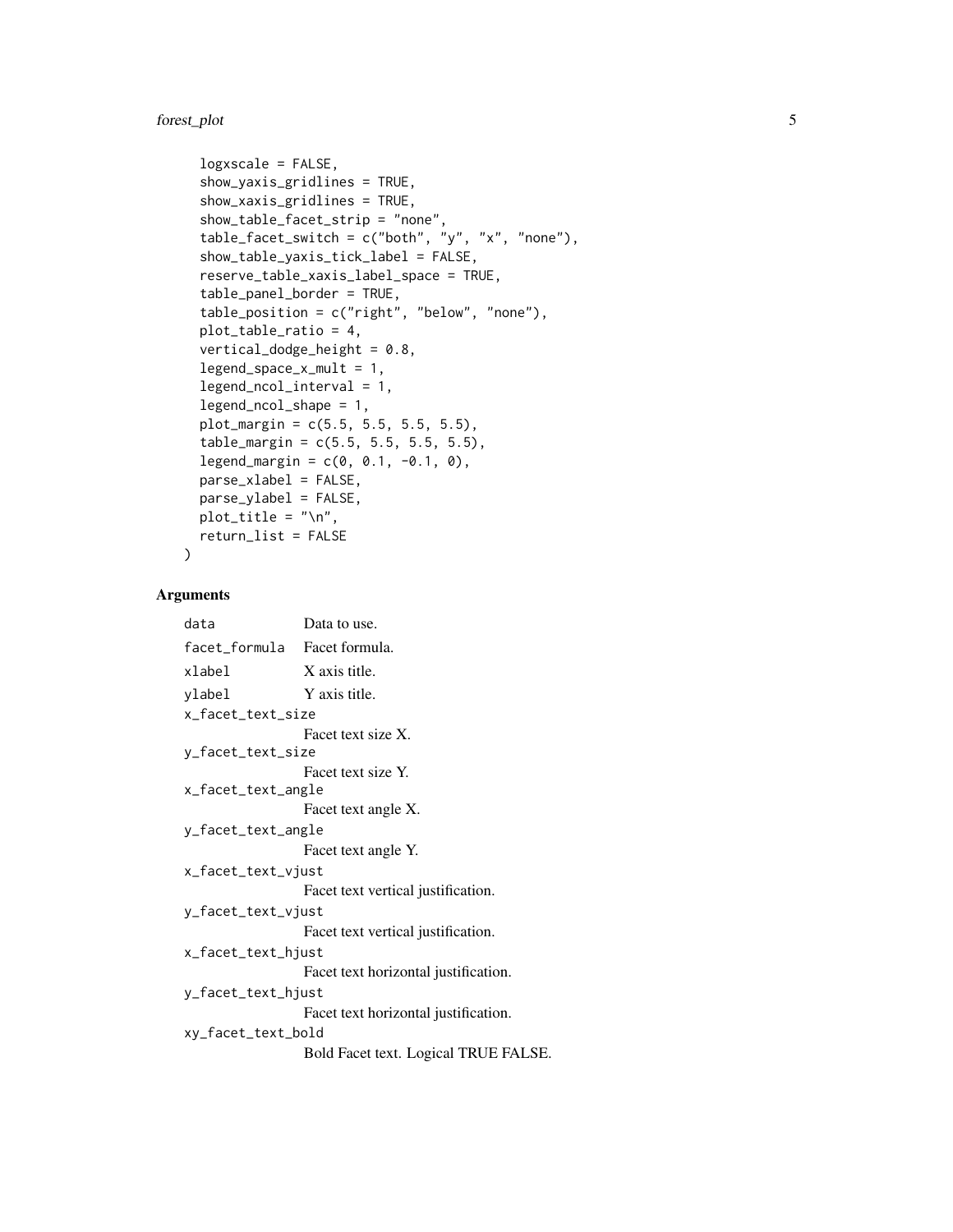6 forest\_plot

| x_label_text_size             |                                                                                                                                                                                             |
|-------------------------------|---------------------------------------------------------------------------------------------------------------------------------------------------------------------------------------------|
|                               | X axis labels size.                                                                                                                                                                         |
| y_label_text_size             |                                                                                                                                                                                             |
|                               | Y axis labels size.                                                                                                                                                                         |
| break_ylabel                  | Split Y axis labels into multiple lines. Logical FALSE TRUE.                                                                                                                                |
| y_label_text_width            |                                                                                                                                                                                             |
|                               | Number of characters to break Y axis labels.                                                                                                                                                |
| table_text_size               | Table text size.                                                                                                                                                                            |
| base_size                     | theme_bw base_size for the plot and table.                                                                                                                                                  |
| theme_benrich                 | apply Benjamin Rich's theming.                                                                                                                                                              |
| table_title                   | What text to use for table title (theme_benrich has a default).                                                                                                                             |
| table_title_size              |                                                                                                                                                                                             |
|                               | table title size.                                                                                                                                                                           |
| ref_legend_text               |                                                                                                                                                                                             |
|                               | Reference legend text.                                                                                                                                                                      |
| area_legend_text              |                                                                                                                                                                                             |
|                               | Area legend text.                                                                                                                                                                           |
| interval_legend_text          |                                                                                                                                                                                             |
|                               | Pointinterval Legend text.                                                                                                                                                                  |
| legend_order                  | Legend order. A four-element vector with the following items ordered in your<br>desired order: "pointinterval", "ref", "area", "shape". if an item is absent the<br>legend will be omitted. |
| combine_area_ref_legend       |                                                                                                                                                                                             |
|                               | Combine reference and area legends if they share the same text?                                                                                                                             |
| combine_interval_shape_legend |                                                                                                                                                                                             |
|                               | Combine interval and shape legends when paramname_color=TRUE ?                                                                                                                              |
| legend_position               |                                                                                                                                                                                             |
|                               | where to put the legend: "top", "bottom", "right", "none"                                                                                                                                   |
| show_ref_area                 | Show reference window?                                                                                                                                                                      |
| ref_area                      | Reference area. Two-element numeric vector multiplying the ref_value.                                                                                                                       |
|                               | show_ref_value Show reference line?                                                                                                                                                         |
| ref_value                     | X intercept of reference line.                                                                                                                                                              |
| ref_area_col                  | Reference area background color.                                                                                                                                                            |
| ref_value_col                 | Reference line color.                                                                                                                                                                       |
|                               | ref_value_size Reference line size.                                                                                                                                                         |
| ref_value_linetype            |                                                                                                                                                                                             |
|                               | Reference line linetype.                                                                                                                                                                    |
| interval_col                  | Point range color. One or Multiple values.                                                                                                                                                  |
| interval_size                 | Point range size. Default to 1                                                                                                                                                              |
| interval_fatten               |                                                                                                                                                                                             |
|                               | Point range fatten. Default to 4                                                                                                                                                            |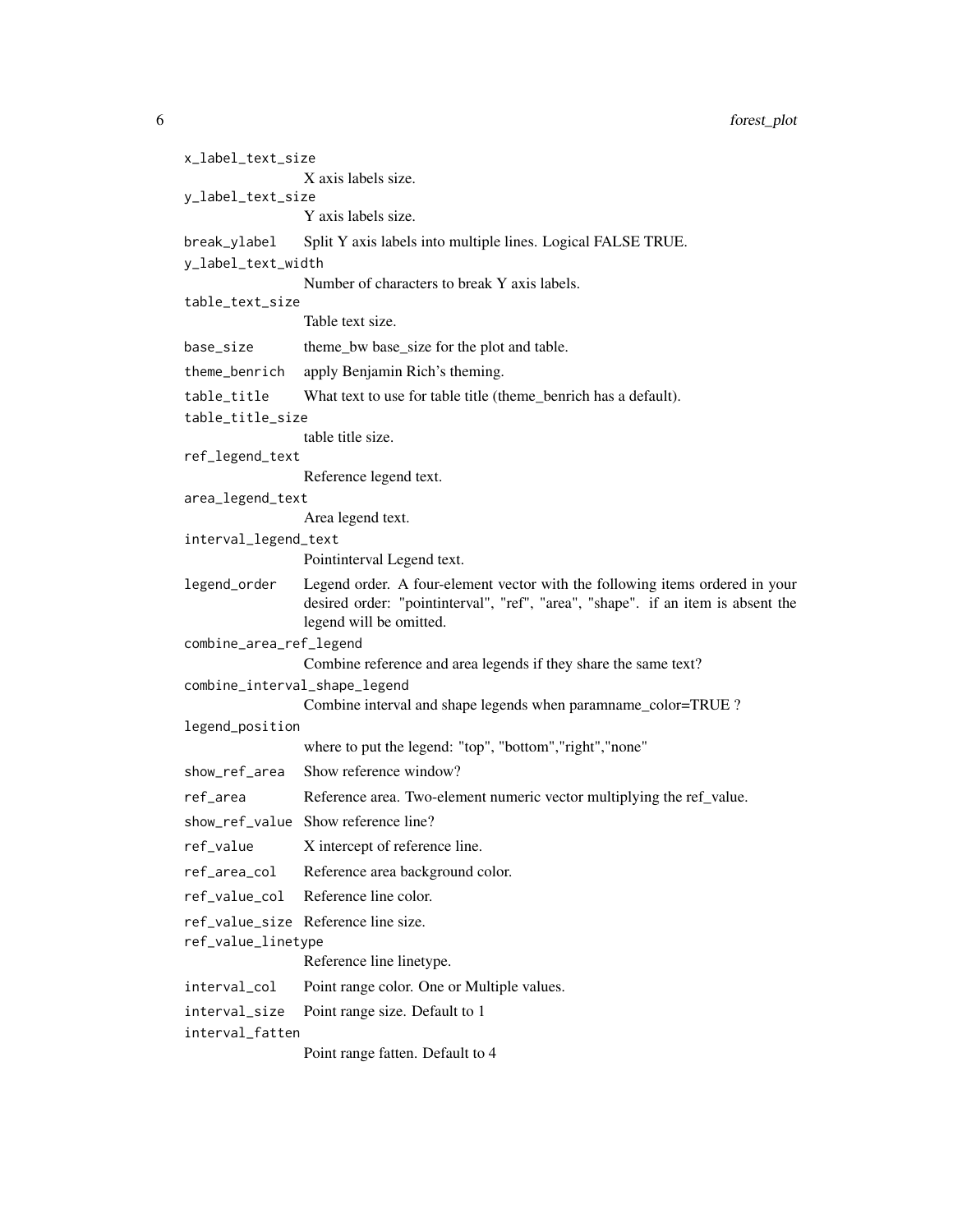### forest\_plot 7

| bsv_col                     | BSV pointinterval color. One value.                                                                                     |
|-----------------------------|-------------------------------------------------------------------------------------------------------------------------|
| bsv_text_id                 | Text string(s) to identify BSV. Default to c("BSV","bsv","IIV","Bsv")                                                   |
| interval_bsv_text           |                                                                                                                         |
|                             | BSV legend text.                                                                                                        |
| strip_col                   | Strip background color.                                                                                                 |
| paramname_shape             |                                                                                                                         |
|                             | Map symbol to parameter(s)?                                                                                             |
| paramname_color             | Map symbol to parameter(s)?                                                                                             |
| legend_shape_reverse        |                                                                                                                         |
|                             | TRUE or FALSE.                                                                                                          |
| facet_switch                | Facet switch to near axis. Possible values: "both", "y", "x", "none".                                                   |
| facet_scales                | Facet scales. Possible values: "free_y", "fixed", "free_x", "free".                                                     |
| facet_space                 | Facet spaces. Possible values: "fixed", "free_x", "free_y", "free".                                                     |
|                             | facet_labeller Facet Labeller. Default "label_value" any other valid 'facet_grid' labeller can<br>be specified.         |
| label_wrap_width            |                                                                                                                         |
|                             | How many characters before breaking the line. Numeric value. any other valid<br>'facet_grid' labeller can be specified. |
| facet_labeller_multiline    |                                                                                                                         |
|                             | break facet strips into multiple lines. Logical TRUE FALSE.                                                             |
| strip_placement             | Strip placement. Possible values: "inside", "outside".                                                                  |
| strip_outline               | Draw rectangle around the Strip. Logical TRUE FALSE.                                                                    |
| facet_spacing               | Control the space between facets in points.                                                                             |
| major_x_ticks               | X axis major ticks. Numeric vector.                                                                                     |
| minor_x_ticks               | X axis minor ticks. Numeric vector.                                                                                     |
| x_range                     | Range of X values. Two-element numeric vector.                                                                          |
| logxscale                   | X axis log scale. Logical TRUE FALSE.                                                                                   |
| show_yaxis_gridlines        |                                                                                                                         |
|                             | Draw the y axis gridlines. Logical TRUE FALSE.                                                                          |
| show_xaxis_gridlines        |                                                                                                                         |
|                             | Draw the x axis gridlines. Logical TRUE FALSE.                                                                          |
| show_table_facet_strip      | Possible values: "none", "both", "y", "x".                                                                              |
| table_facet_switch          |                                                                                                                         |
|                             | Table facet switch to near axis. Possible values: "both", "y", "x", "none".                                             |
| show_table_yaxis_tick_label |                                                                                                                         |
|                             | Show table y axis ticks and labels?                                                                                     |
|                             | reserve_table_xaxis_label_space                                                                                         |
|                             | keep space for the x axis label to keep alignment.                                                                      |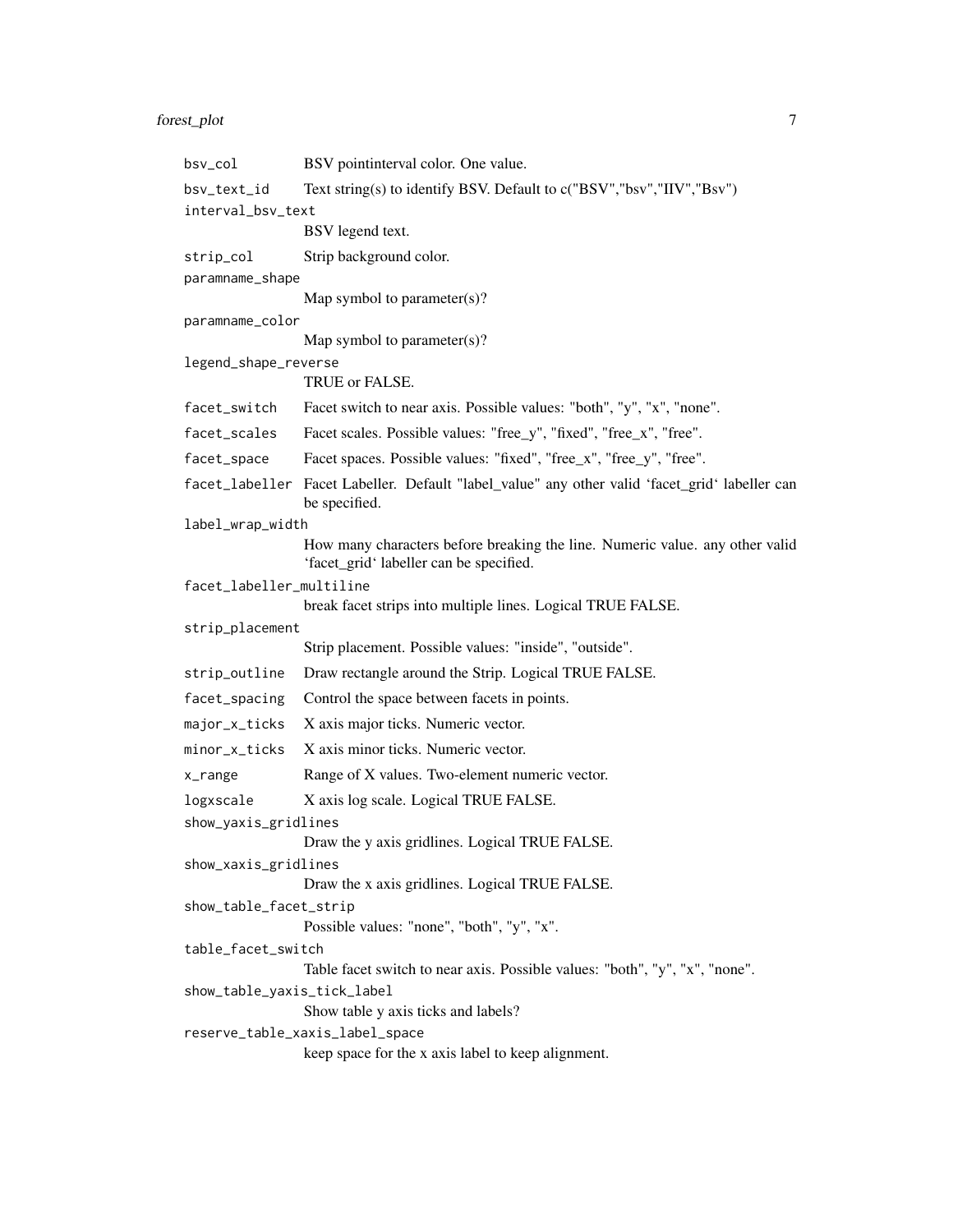| table_panel_border    |                                                                                                                             |
|-----------------------|-----------------------------------------------------------------------------------------------------------------------------|
|                       | Draw the panel border for the table. Logical TRUE FALSE.                                                                    |
|                       | table_position Table position. Possible values: "right", "below", "none".                                                   |
| plot_table_ratio      |                                                                                                                             |
|                       | Plot-to-table ratio. Suggested value between 1-5.                                                                           |
| vertical_dodge_height |                                                                                                                             |
|                       | Amount of vertical dodging to apply on segments and table text.                                                             |
| legend_space_x_mult   |                                                                                                                             |
|                       | Multiplier to adjust the spacing between legend items.                                                                      |
| legend_ncol_interval  |                                                                                                                             |
|                       | Control the number of columns for the pointinterval legend.                                                                 |
| legend_ncol_shape     |                                                                                                                             |
|                       | Control the number of columns for the shape legend.                                                                         |
| plot_margin           | Control the white space around the main plot. Vector of four numeric values for<br>the top, right, bottom and left sides.   |
| table_margin          | Control the white space around the table. Vector of four numeric values for the<br>top, right, bottom and left sides.       |
| legend_margin         | Control the white space around the plot legend. Vector of four numeric values<br>for the top, right, bottom and left sides. |
| parse_xlabel          | treat xlabel as an expression. Logical FALSE TRUE.                                                                          |
| parse_ylabel          | treat ylabel as an expression. Logical FALSE TRUE.                                                                          |
| plot_title            | main plot title default to a line break.                                                                                    |
| return_list           | What to return if True a list of the main and table plots is returned instead of the<br>gtable/plot.                        |

#### Examples

```
library(dplyr)
library(ggplot2)
# Example 1
plotdata <- get_sample_data("forest-plot-table.csv")
plotdata <- plotdata %>%
  mutate(middle1 = format(round(mid, 2), nsmall = 2),lowerlabel = format(rownd(lower,2), nsmall = 2),upperlabel = format(round(upper,2), nsmall = 2),
        LABEL = paste0(midlabel, " [", lowerlabel, "-", upperlabel, "]"))
param <- "BZD AUC"
plotdata <- filter(plotdata,paramname==param)
plotdata$covname <- reorder(plotdata$covname,plotdata$upper,FUN =max)
plotdata$label <- reorder(plotdata$label,plotdata$scen)
covs <- c("WEIGHT","AGE")
plotdata <- filter(plotdata,covname%in%covs)
forest_plot(plotdata,
            ref_legend_text = "Reference (vertical line)",
            area_legend_text = "Reference (vertical line)",
```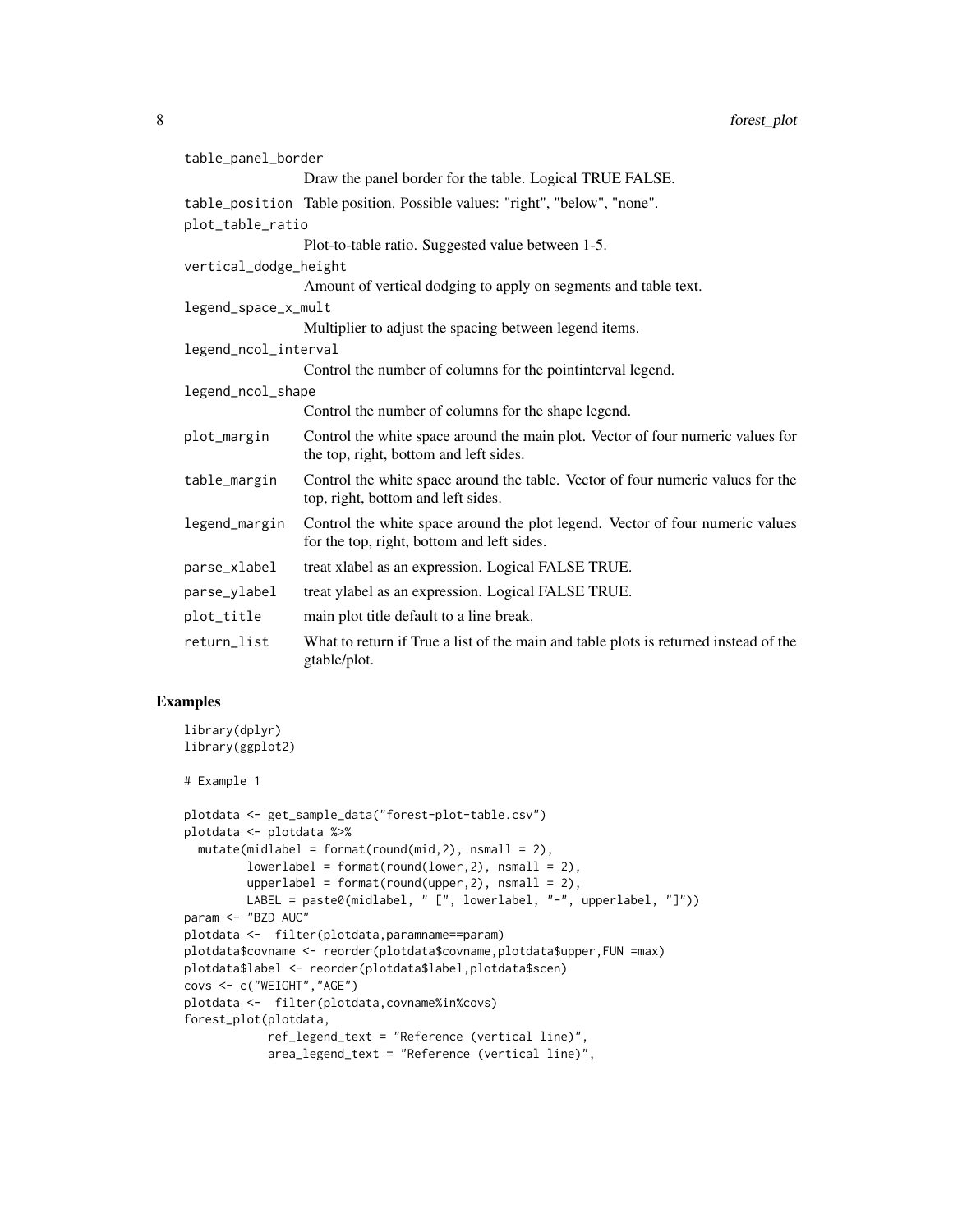```
xlabel = paste("Fold Change in", param, "Relative to Reference"),
            logxscale = TRUE, major_x_ticks =c(0.1,1,1.5),show_ref_area = FALSE,
            paramname_color =TRUE,
            interval_col =c("steelblue","red","steelblue","red"),
            facet_formula = "covname".facet_scales = "free_y",
            facet_space = "free_y",
            show_table_facet_strip = "none",
            table_position = "right",
            plot_table_ratio = 4)
# Example 2
plotdata <- get_sample_data("forest-plot-table.csv")
plotdata <- plotdata %>%
 mutate(middle1 = format(round(mid, 2), nsmall = 2),lowerlabel = format(rownd(lower,2), nsmall = 2),upperlabel = format(round(upper,2), nsmall = 2),
        LABEL = paste0(midlabel, " [", lowerlabel, "-", upperlabel, "]"))
param <- c("BZD AUC","BZD Cmax")
plotdata <- filter(plotdata,paramname%in%param)
plotdata <- filter(plotdata,covname%in%"WEIGHT")
plotdata$covname <- reorder(plotdata$covname,plotdata$upper,FUN =max)
plotdata$label <- reorder(plotdata$label,plotdata$scen)
forest_plot(plotdata,
            ref_legend_text = "Reference (vertical line)",
            area_legend_text = "Reference (vertical line)",
            xlabel = paste("Fold Change of Parameter", "Relative to Reference"),
            show_ref_area = FALSE,
            facet_formula = "covname~paramname",
            facet_scales = "free_y",
            facet_space = "free_y",
            x_facet_text_size = 10,
            y_facet_text_size = 10,
            y_label_text_size = 10,
            y_label_text_width = 15,
            x_label_text_size = 10,
            facet_switch = "both",
            show_table_facet_strip = "both",
            show_table_yaxis_tick_label = TRUE,
            table_position = "below",
            plot_table_ratio = 1)
## Not run:
# Example 3a
plotdata <- get_sample_data("forest-plot-table.csv")
plotdata <- plotdata %>%
 mutate(midlabel = format(round(mid,2), nsmall = 2),
         lowerlabel = format(rownd(lower,2), nsmall = 2),upperlabel = format(rownd(upper,2), nsmall = 2),LABEL = paste0(midlabel, " [", lowerlabel, "-", upperlabel, "]"))
```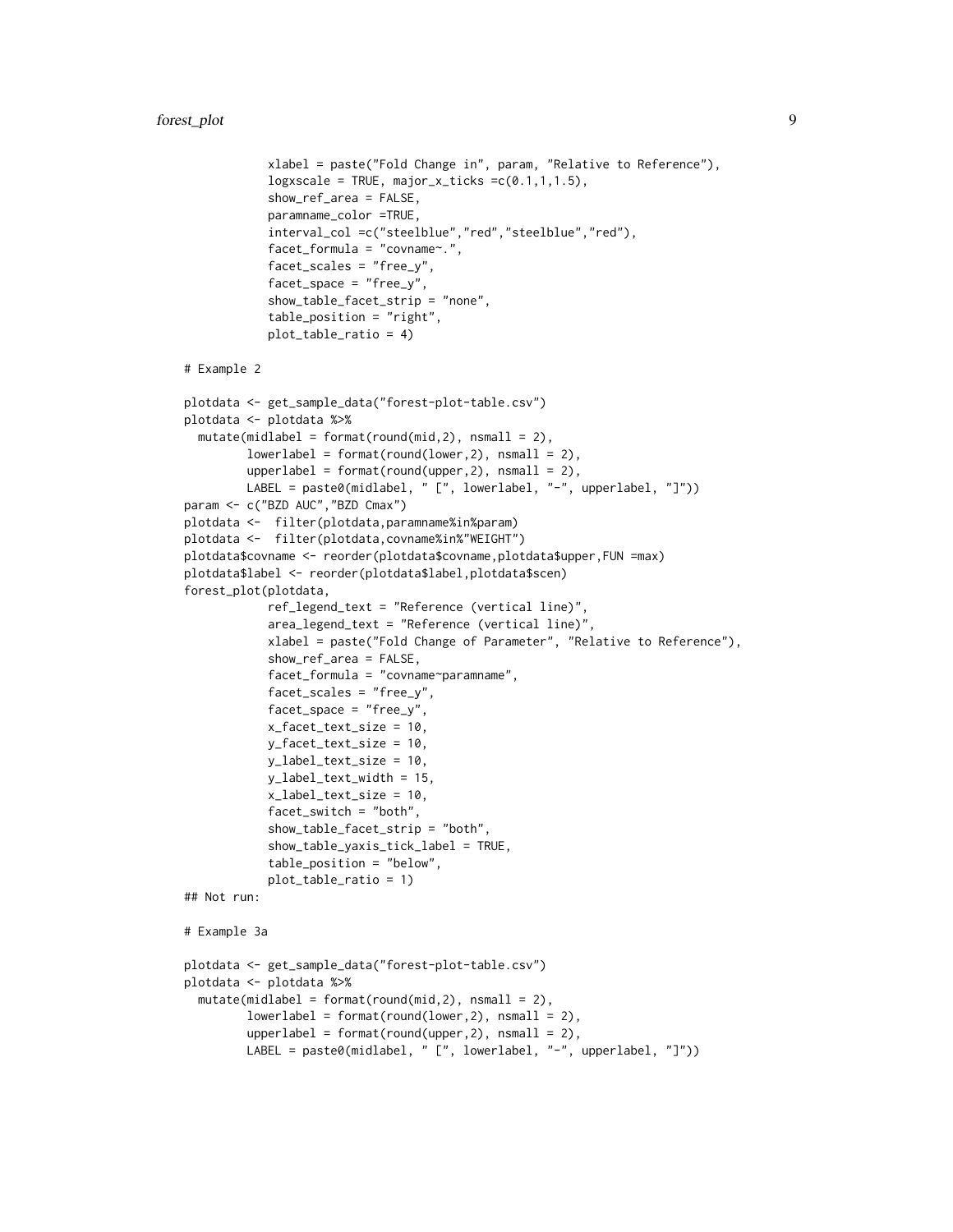```
plotdata$covname <- reorder(plotdata$covname,plotdata$upper,FUN =max)
plotdata$label <- reorder(plotdata$label,plotdata$scen)
plotdata$compound <- c(rep("1-OH",18),rep("BZD",18))
plotdata$paramname <- c(rep("AUC",9),rep("CMAX",9),rep("AUC",9),rep("CMAX",9))
forest_plot(plotdata,
           ref\_area = c(0.8, 1.2),
          x_facet_text_size = 13,
          y_facet_text_size = 13,
           ref_legend_text = "Reference (vertical line)\n+/- 20% limits (colored area)",
          area_legend_text = "Reference (vertical line)\n+/- 20% limits (colored area)",
            xlabel = "Fold Change Relative to Parameter",
            facet_formula = covname~compound,
            facet_switch = "both",
            facet_scales = "free",
            facet_space = "fixed",
            paramname_shape = TRUE, paramname_color = FALSE,
            combine_interval_shape_legend = FALSE,
            table_position = "right", plot_title = "",
        ref_area_col = rgb( col2rgb("gray50")[1], col2rgb("gray50")[2],col2rgb("gray50")[3],
                                max = 255, alpha = 0.1 * 255 ),
            interval_col = c("steelblue"),
            strip_col = "lightblue",
            plot_table_ratio = 1)
# Example 3
plotdata <- get_sample_data("forestplotdatacpidata.csv")
forest_plot(plotdata,
           ref\_area = c(0.8, 1.2),
            x_facet_text_size = 12,
            y_facet_text_size = 12,
            y_label_text_size = 10,
            x_label_text_size = 10,
            table_text_size = 6,
            plot_table_ratio = 1.5,
           ref_legend_text = "Reference (vertical line)\n+/- 20% limits (colored area)",
          area_legend_text = "Reference (vertical line)\n+/- 20% limits (colored area)",
            xlabel = "Fold Change Relative to RHZE",
            facet_formula = "covname~paramname",
            table_position = "below",
            show_table_facet_strip = "both",
            show_table_yaxis_tick_label = TRUE)
# Example 4
plotdata <- get_sample_data("dataforest.csv")
plotdata <- plotdata %>%
 mutate(middle1 = format(rownd(mid,2), nsmall = 2),lowerlabel = format(round(lower,2), nsmall = 2),
         upperlabel = format(rownd(upper,2), nsmall = 2),LABEL = paste0(midlabel, " [", lowerlabel, "-", upperlabel, "]"))
plotdata <- plotdata %>%
```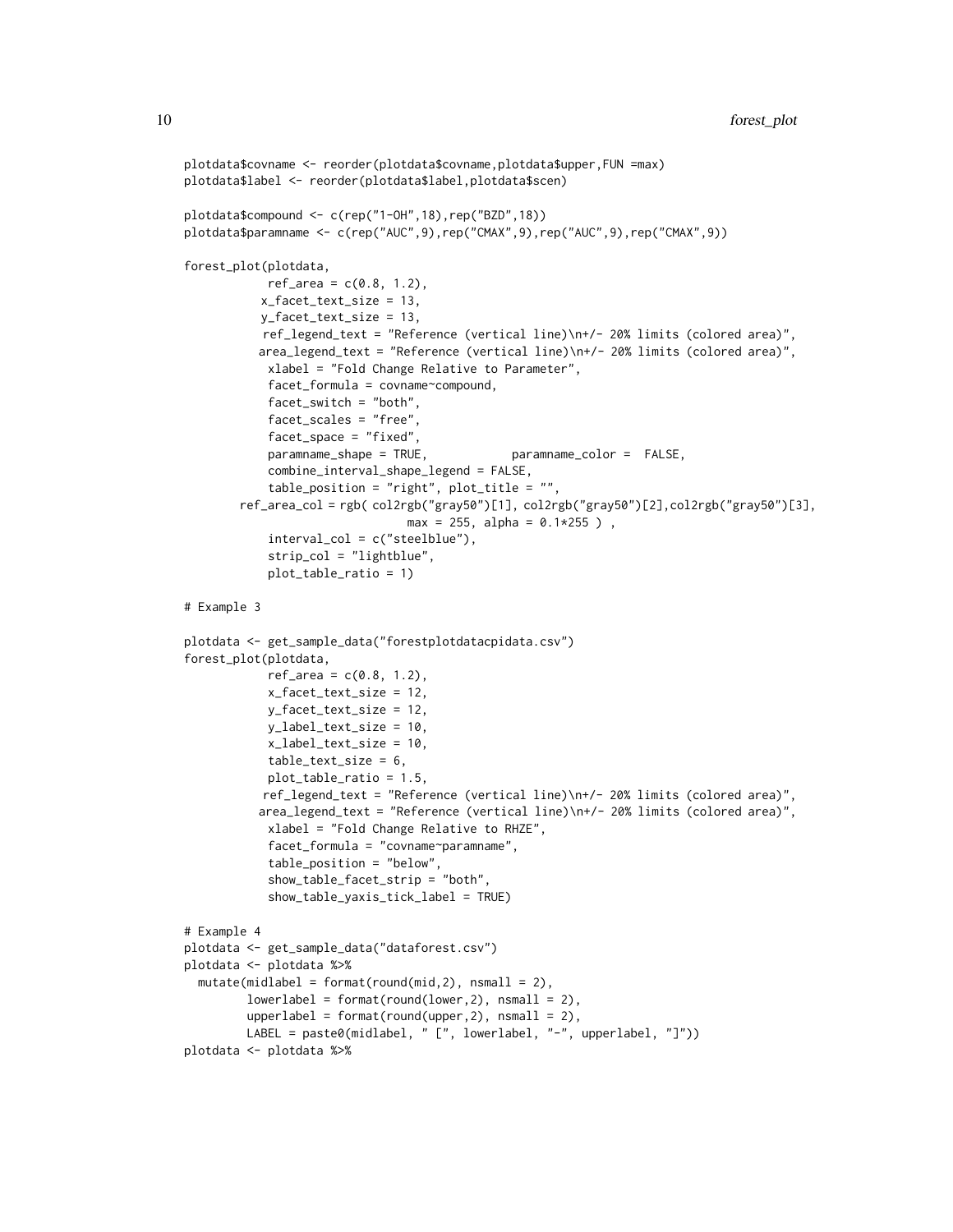```
filter(covname%in%c("Weight"))
plotdata$label <- as.factor(as.character(plotdata$label))
plotdata$label <- factor(plotdata$label, c("36.2 kg","66 kg","110 kg"))
forest_plot(plotdata,
            ref\_area = c(0.8, 1.2),
            x_facet_text_size = 13,
           y_facet_text_size = 13,
           ref_legend_text = "Reference (vertical line)\n+/- 20% limits (colored area)",
          area_legend_text = "Reference (vertical line)\n+/- 20% limits (colored area)",
            xlabel = "Fold Change Relative to Parameter",
            facet_formula = "covname~paramname",
            facet_switch = "both",
            facet_scales = "free",
            facet_space = "fixed",
            table_position = "below",
            plot_table_ratio = 1,
            show_table_facet_strip = "both",
            show_table_yaxis_tick_label = TRUE)
# Example 5
forest_plot(plotdata,
            ref\_area = c(0.8, 1.2),x_facet_text_size = 13,
            y_facet_text_size = 13,
           ref_legend_text = "Reference (vertical line)\n+/- 20% limits (colored area)",
          area_legend_text = "Reference (vertical line)\n+/- 20% limits (colored area)",
            xlabel = "Fold Change Relative to Parameter",
            facet_formula = "covname~.",
            facet_switch = "both",
            facet_scales = "free",
            facet_space = "fixed",
            paramname_shape = TRUE,
            table_position = "none",
        ref_area_col = rgb( col2rgb("gray50")[1], col2rgb("gray50")[2],col2rgb("gray50")[3],
            max = 255, alpha = 0.1*255),
            interval_col = "steelblue",
            strip_col = "lightblue",
            plot_table_ratio = 1)
## End(Not run)
```
get\_sample\_data *Get sample dataset*

#### Description

Get a sample dataset that is included with the package to plot a forest plot.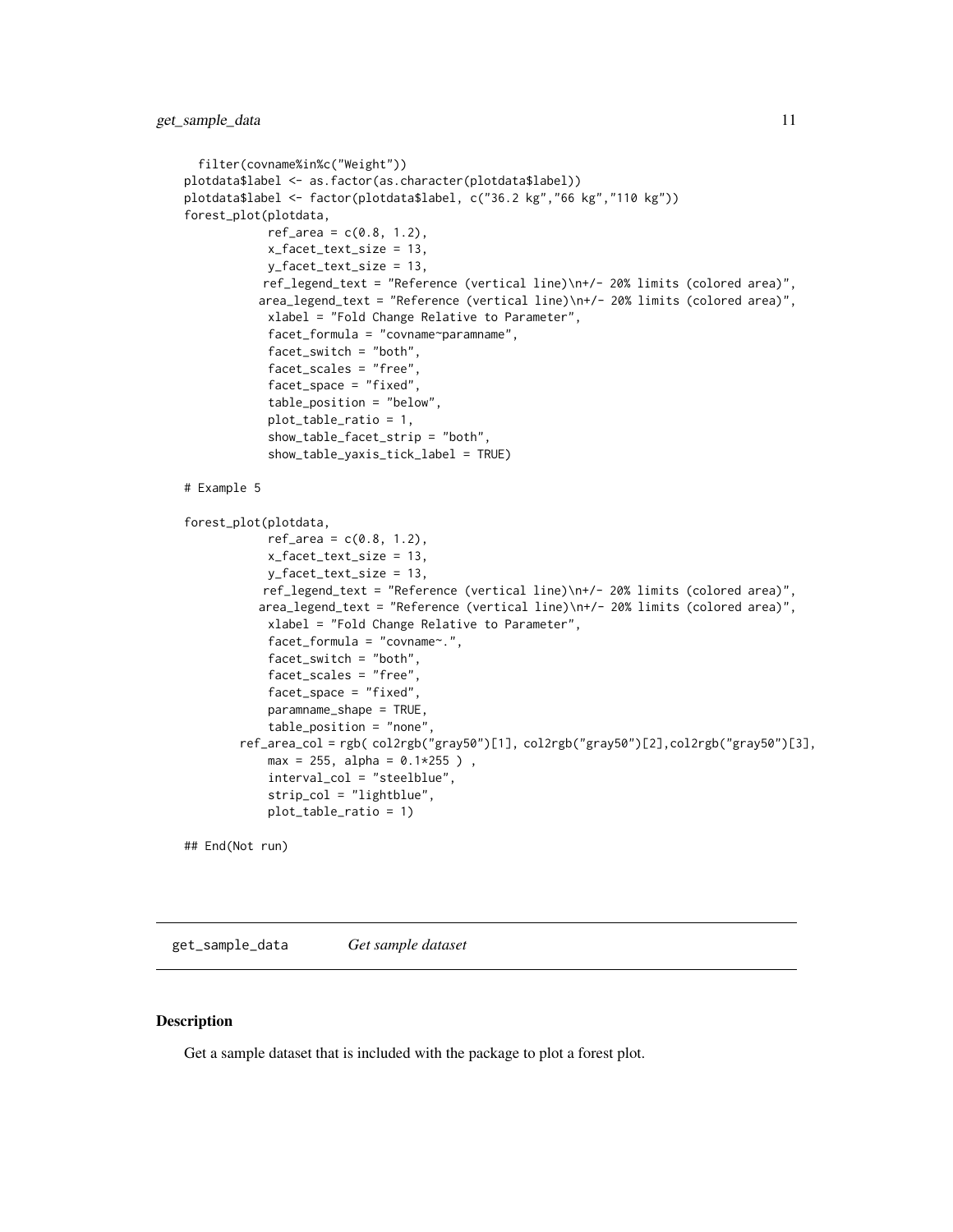#### Usage

get\_sample\_data(dataset = "dfall.csv")

#### Arguments

dataset A sample dataset file.

#### prezista *Prezista Drug Label Data*

#### Description

A dataset containing an excerpt from the official Prezista FDA Drug Label to help in the app exploration.

#### Usage

prezista

#### Format

A dataset with 33 rows and 6 variables

- covname Covariate Name, a character variable with two values Protease Inihibitors and Other Antiretrovirals
- label Covariate value label, a character variable with several possible values
- paramname Parameter on which the effects are shown, a character variable with three possible values Cmax, AUC and Cmin
- mid Middle value for the effects, the median from the uncertainty distribution
- lower Lower value for the effects usually the 5% from the uncertainty distribution
- upper Upper value for the effects usually the 95% from the uncertainty distribution

#### Source

Table 16 from [https://www.accessdata.fda.gov/drugsatfda\\_docs/label/2017/021976s045](https://www.accessdata.fda.gov/drugsatfda_docs/label/2017/021976s045_202895s020lbl.pdf)\_ [202895s020lbl.pdf](https://www.accessdata.fda.gov/drugsatfda_docs/label/2017/021976s045_202895s020lbl.pdf)

<span id="page-11-0"></span>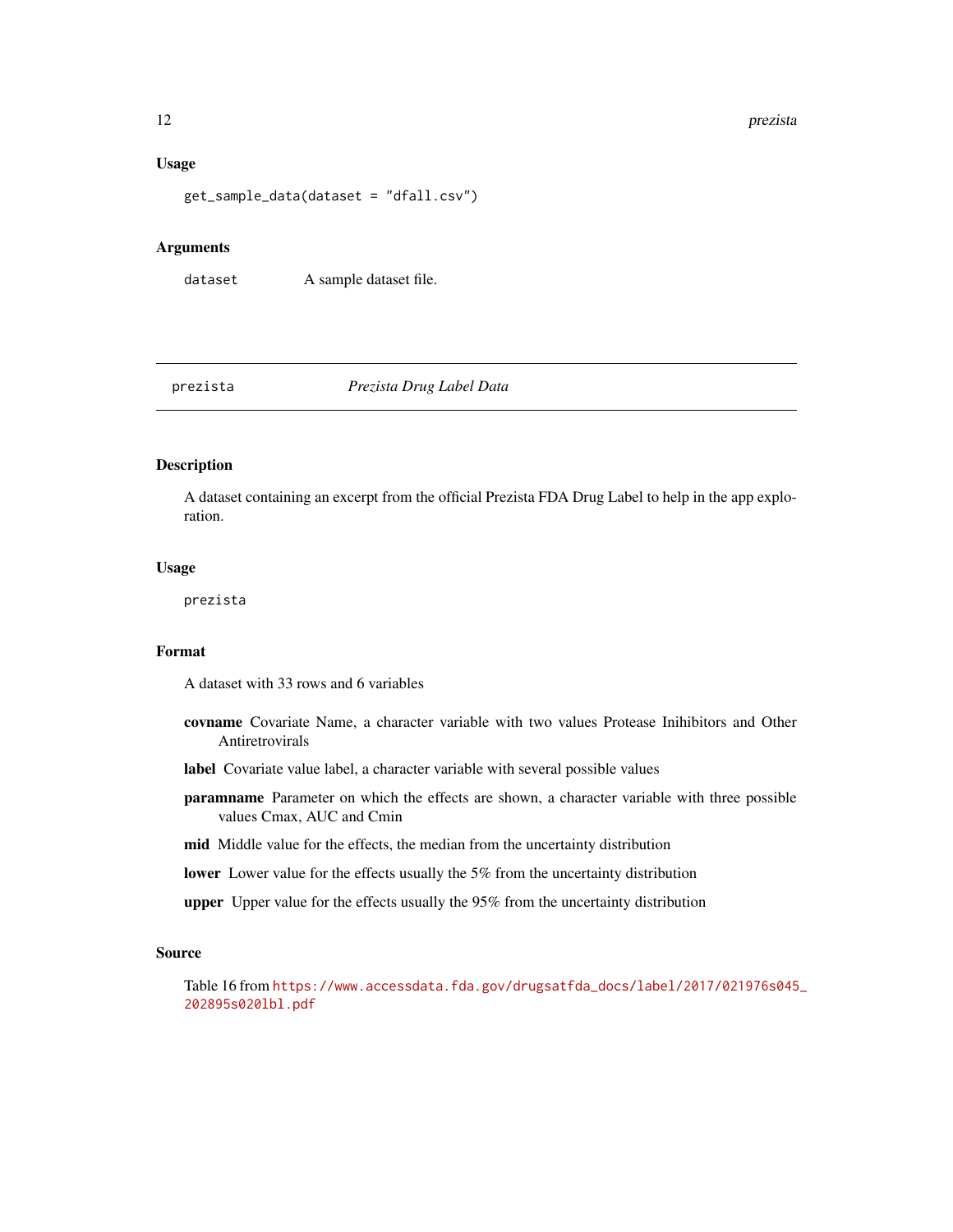<span id="page-12-0"></span>run\_interactiveforestplot

*Run the interactiveforestplot application*

#### Description

Run the interactiveforestplot application.

#### Usage

```
run_interactiveforestplot(data = NULL)
```
#### Arguments

data optional data to load when the app is launched

#### Examples

```
if (interactive()) {
 run_interactiveforestplot()
}
```
wtage *Weight Age CDC growth charts data*

#### Description

Weight-for-age, 2 to 20 years, LMS parameters and selected smoothed weight percentiles in kilograms, by sex and age.

#### Usage

wtage

#### Format

A dataset with 436 rows and 14 variables

Sex 1=male; 2=female

Agemos Age in months

L skewness distribution parameter

M location distribution parameter

S scale distribution parameter

P3 Smoothed third percentile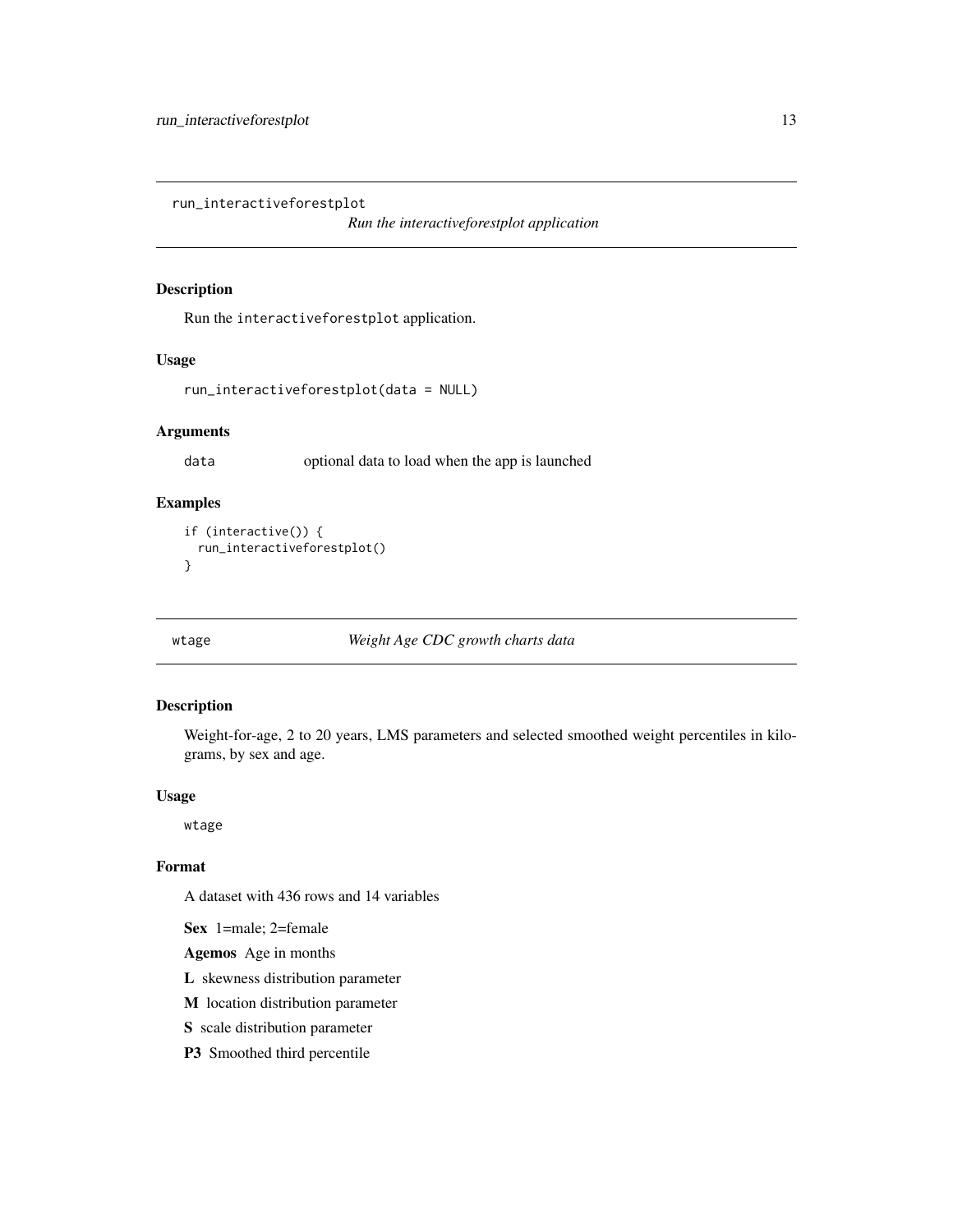- P5 Smoothed fifth percentile
- P10 Smoothed tenth percentile
- P25 Smoothed twenty fifth percentile
- P50 Smoothed fiftieth percentile
- P75 Smoothed seventy fifth percentile
- P90 Smoothed ninetieth percentile
- P95 Smoothed ninety fifth percentile
- P97 Smoothed ninety seventh percentile

#### Source

CDC website <https://www.cdc.gov/growthcharts/data/zscore/wtage.csv>